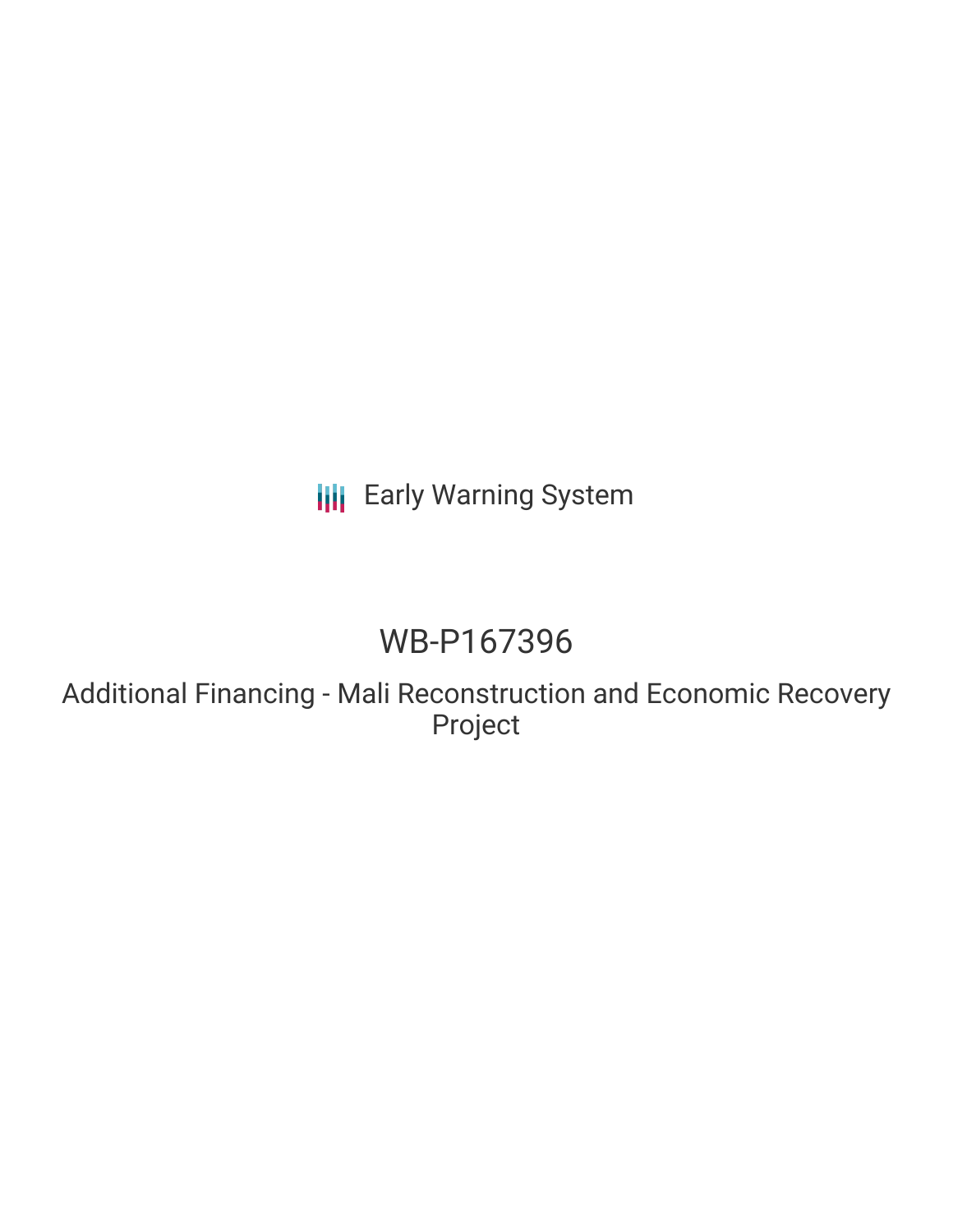

## Early Warning System Additional Financing - Mali Reconstruction and Economic Recovery Project

#### **Quick Facts**

| <b>Countries</b>               | Mali                            |
|--------------------------------|---------------------------------|
| <b>Financial Institutions</b>  | World Bank (WB)                 |
| <b>Status</b>                  | Proposed                        |
| <b>Bank Risk Rating</b>        | U                               |
| <b>Voting Date</b>             | 2018-10-30                      |
| <b>Borrower</b>                | Ministry of Economy and Finance |
| <b>Sectors</b>                 | Infrastructure                  |
| <b>Investment Amount (USD)</b> | \$30.00 million                 |
| <b>Project Cost (USD)</b>      | $$32.15$ million                |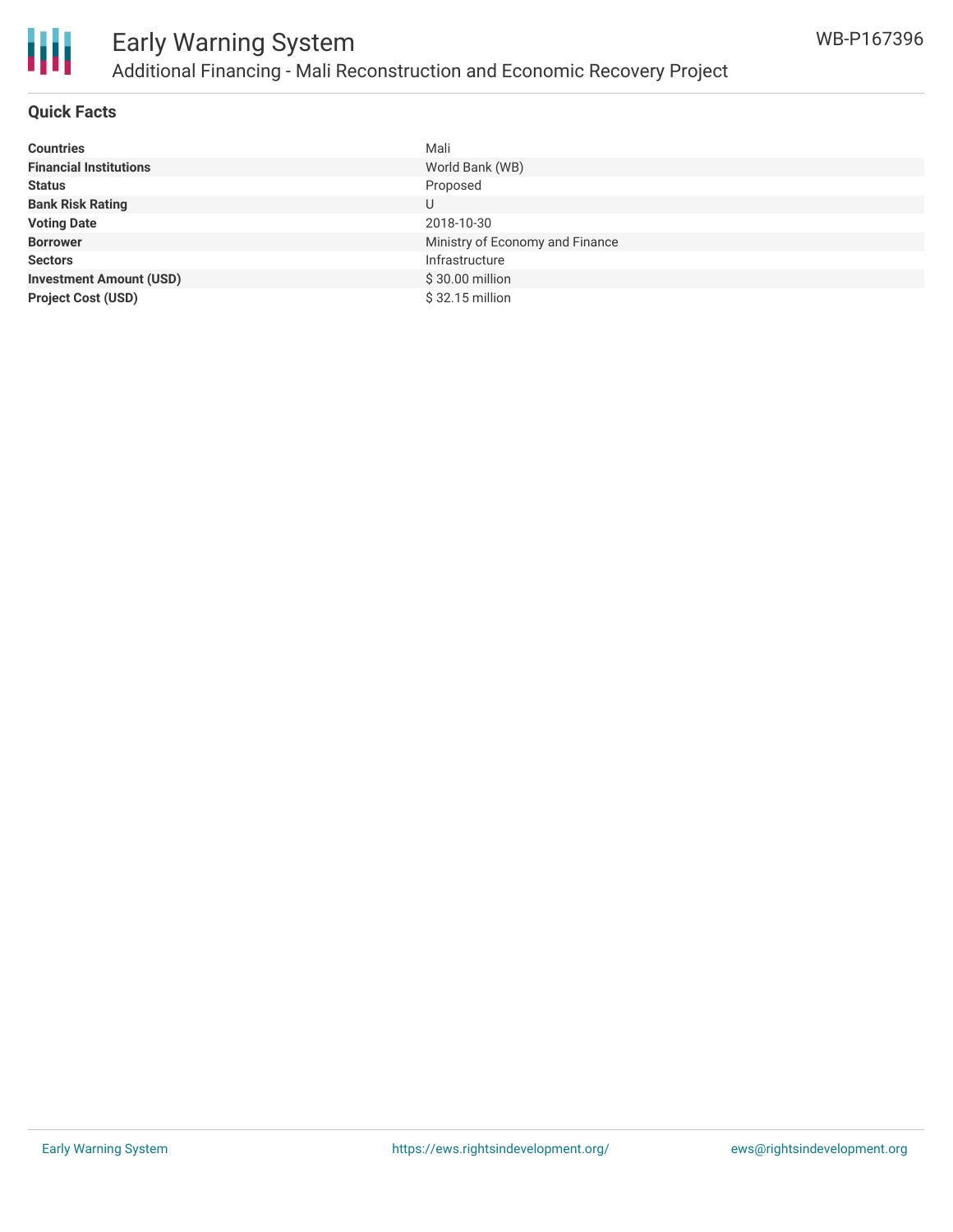

#### **Project Description**

The development objective of the Reconstruction and Economic Recovery Project for Mali is to rehabilitate basic infrastructure and restore productive activities of communities impacted by the crisis in Mali. This paper seeks the approval of the Executive Directors for: (i) an Additional Financing (AF) IDA Grant of USD 30 million to the Reconstruction and Economic Recovery Project (PRRE) which approved by the Board on December 6, 2013; (ii) an extension of the closing date of the PRRE from December 1, 2018 to December 1, 2020 in line with the proposed closing date for the AF; and (iii) an update in the results framework to reflect increased outcomes from the additional activities.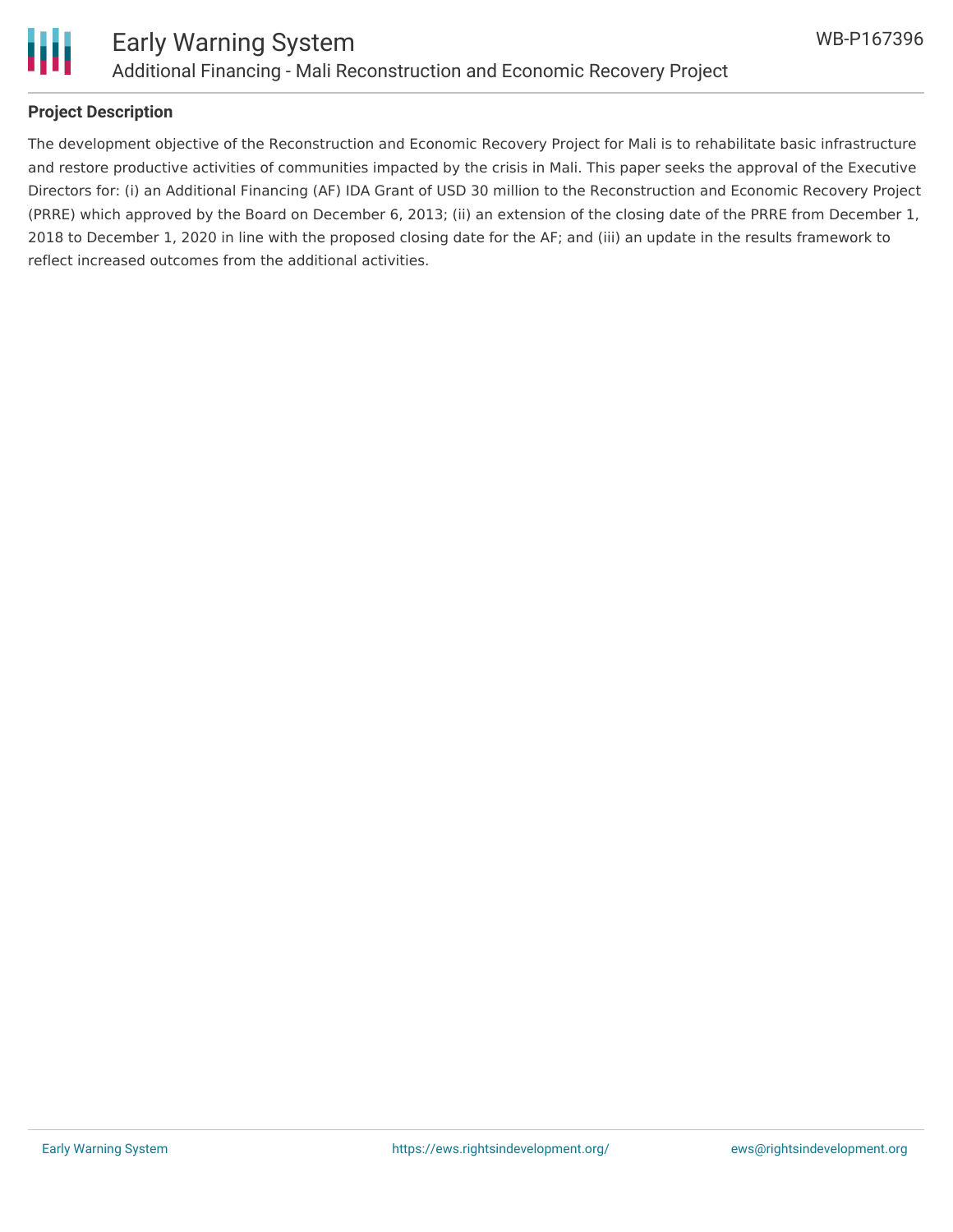

### Early Warning System Additional Financing - Mali Reconstruction and Economic Recovery Project

### **Investment Description**

World Bank (WB)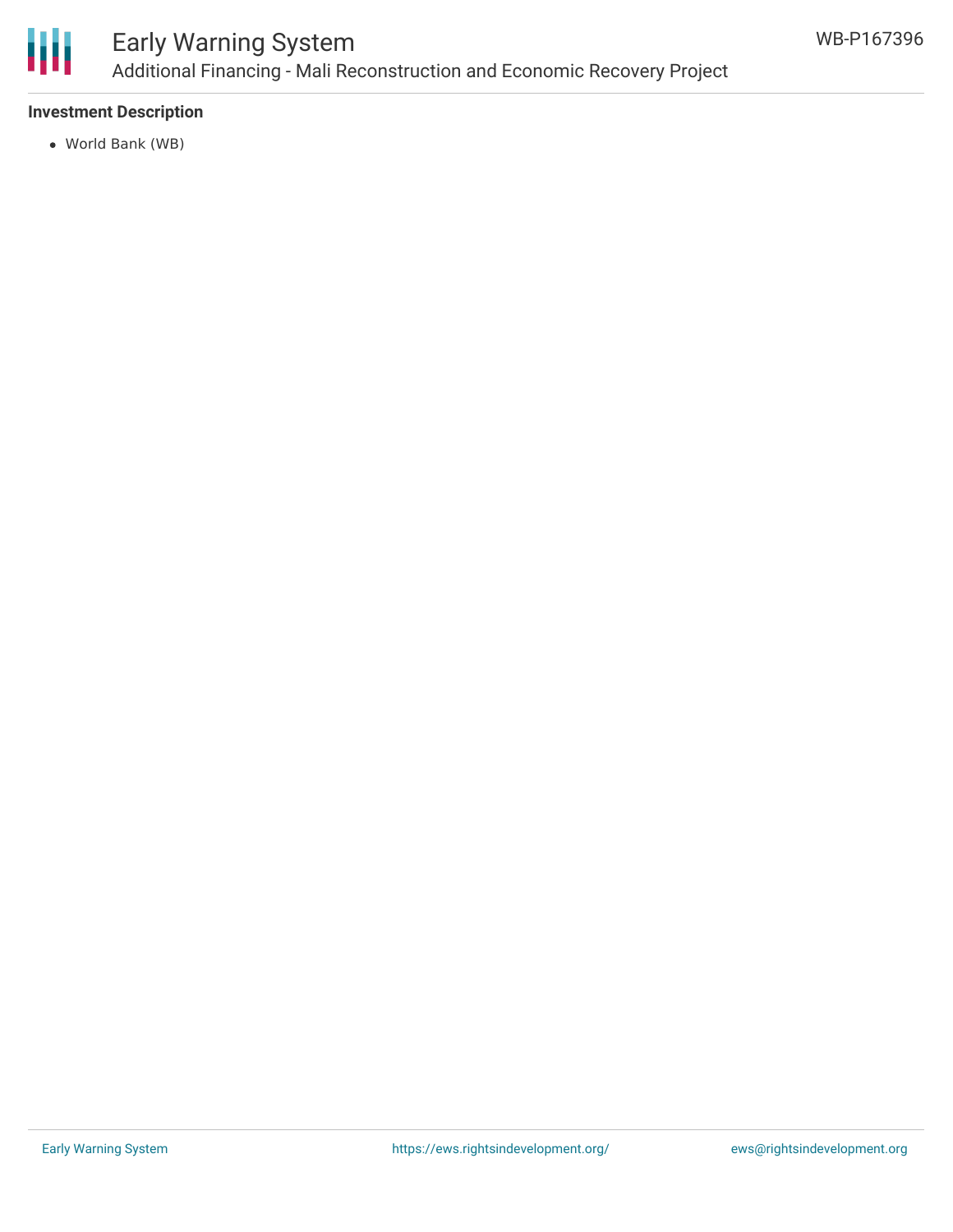

#### **Contact Information**

Ministry of Economy and Finance Boubou Cisse Minister bcisse@mef.org

ACCOUNTABILITY MECHANISM OF WORLD BANK

The World Bank Inspection Panel is the independent complaint mechanism and fact-finding body for people who believe they are likely to be, or have been, adversely affected by a World Bank-financed project. If you submit a complaint to the Inspection Panel, they may investigate to assess whether the World Bank is following its own policies and procedures for preventing harm to people or the environment. You can contact the Inspection Panel or submit a complaint by emailing ipanel@worldbank.org. You can learn more about the Inspection Panel and how to file a complaint at: http://ewebapps.worldbank.org/apps/ip/Pages/Home.aspx.